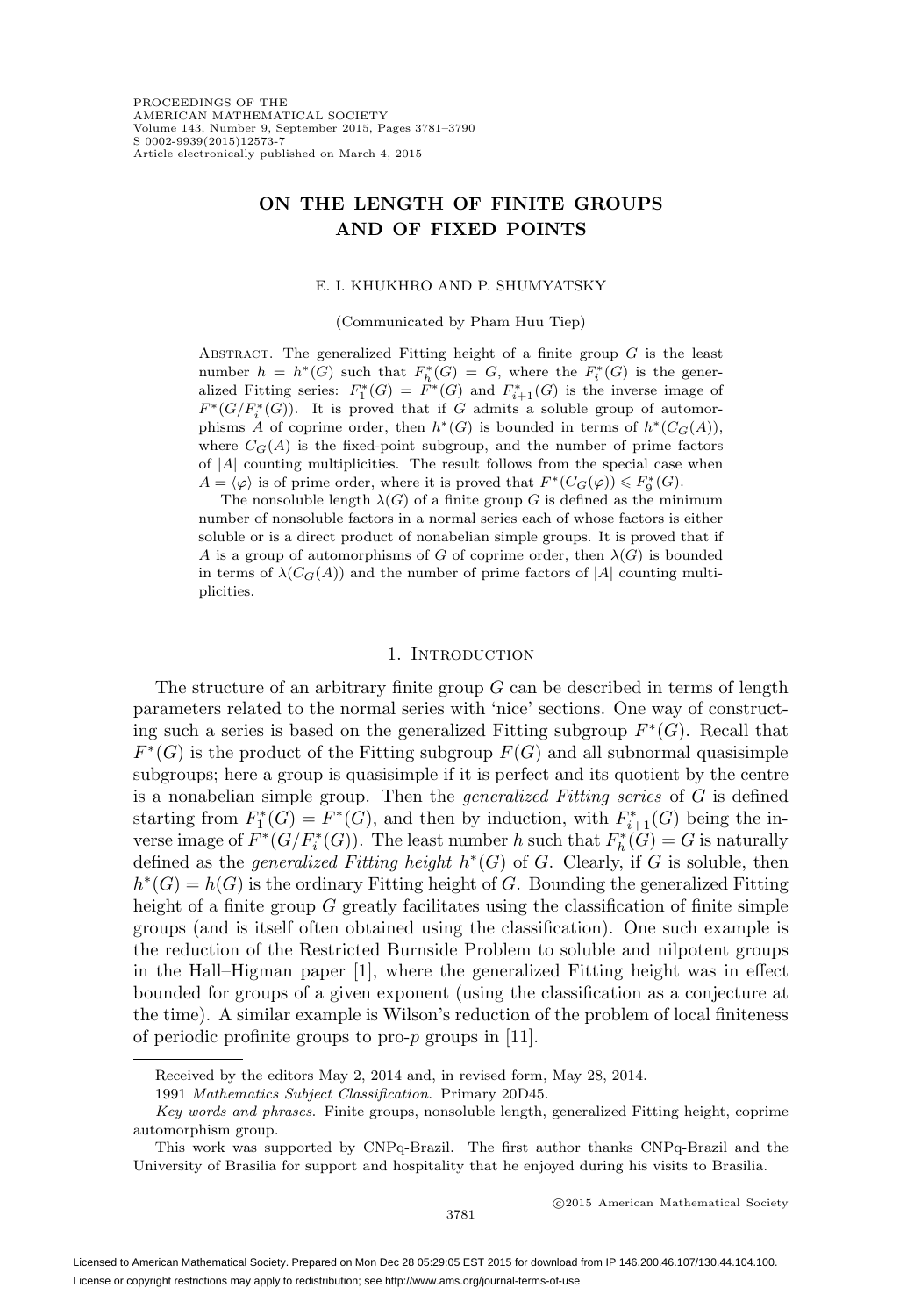Another useful, more rough, length parameter is the *nonsoluble length*  $\lambda(G)$  of a finite group  $G$ , which is defined as the minimum number of nonsoluble factors in a normal series, each of whose factors either is soluble or is a direct product of nonabelian simple groups. More precisely, consider normal series

$$
1 = G_0 \leqslant G_1 \leqslant \cdots \leqslant G_{2h+1} = G
$$

in which for i even the factor  $G_{i+1}/G_i$  is soluble (possibly trivial), and for i odd the factor  $G_{i+1}/G_i$  is a (nonempty) direct product of nonabelian simple groups. Then the nonsoluble length  $\lambda(G)$  is equal to the minimum possible value of h. (In particular, the group is soluble if and only if its nonsoluble length is 0.) Bounding the nonsoluble length was one of the steps in Wilson's paper [11]; more recently we used this parameter in the study of both finite and profinite groups in  $[4, 5]$ .

In the present paper we consider the generalized Fitting height and nonsoluble length of a finite group G relative to the same parameters of the fixed-point subgroup  $C_G(A)$  of a soluble group of automorphisms A of coprime order. The results are modelled on Thompson's paper  $[8]$ , where in the case of soluble groups  $G, A$  of coprime orders, a bound for the Fitting height of G was obtained in terms of the Fitting height of the fixed-point subgroup  $C_G(A)$  and the number of prime factors of  $|A|$  counting multiplicities.

**Theorem 1.1.** Suppose that a finite group G admits a soluble group of automorphisms A of coprime order. Then its generalized Fitting height  $h^*(G)$  is bounded in terms of the generalized Fitting height  $h^*(C_G(A))$  of the fixed-point subgroup  $C_G(A)$ and the number of prime factors of  $|A|$  counting multiplicities.

In the proof we use the underlying result of Thompson [8] for soluble groups in the special case when  $A = \langle \varphi \rangle$  is of prime order; then  $F(C_G(\varphi)) \leq F_4(G)$ . In fact, we also obtain an analogous result for the generalized Fitting height.

**Theorem 1.2.** Suppose that a finite group G admits an automorphism  $\varphi$  of prime order coprime to |G|. Then  $F^*(C_G(\varphi)) \leq F_9^*(G)$ .

The proof of Theorem 1.2 uses the following consequences of the classification: the validity of Schreier's conjecture on solubility of outer automorphism groups of non-abelian finite simple groups and the result of Wang and Chen [10] that in a finite nonabelian simple group the fixed-point subgroup of an automorphism of coprime order cannot be a nilpotent group. Theorem 1.1 follows from Theorem 1.2 by a straightforward induction, which furnishes the bound  $h^*(G) \leq 9^{\alpha(|A|)} \cdot h^*(C_G(A)) +$  $(9^{\alpha(|A|)}-1)/8$ , where |A| is the product of  $\alpha(|A|)$  primes. We have no reason to believe that this bound is anywhere near a sharp one. It is worth mentioning that in the soluble case the original bound of Thompson,  $h(G) \leqslant 5^{\alpha(|A|)} \cdot h(C_G(A))$  (and  $h(G) \leqslant 5^{\alpha(|A|)}$  if  $h(C_G(A)) = 0$  when  $C_G(A) = 1$ , was later drastically improved by various authors, with the first linear bound obtained by Kurzweil [6], and the definitive sharp bound by Turull [9]. We hope that similar improvements can be made for the bound in Theorem 1.1.

We now state a similar result for the nonsoluble length.

**Theorem 1.3.** Suppose that a finite group G admits a group of automorphisms A of coprime order. Then its nonsoluble length  $\lambda(G)$  is bounded in terms of the nonsoluble length  $\lambda(C_G(A))$  of the fixed-point subgroup  $C_G(A)$  and the number of prime factors of  $|A|$  counting multiplicities.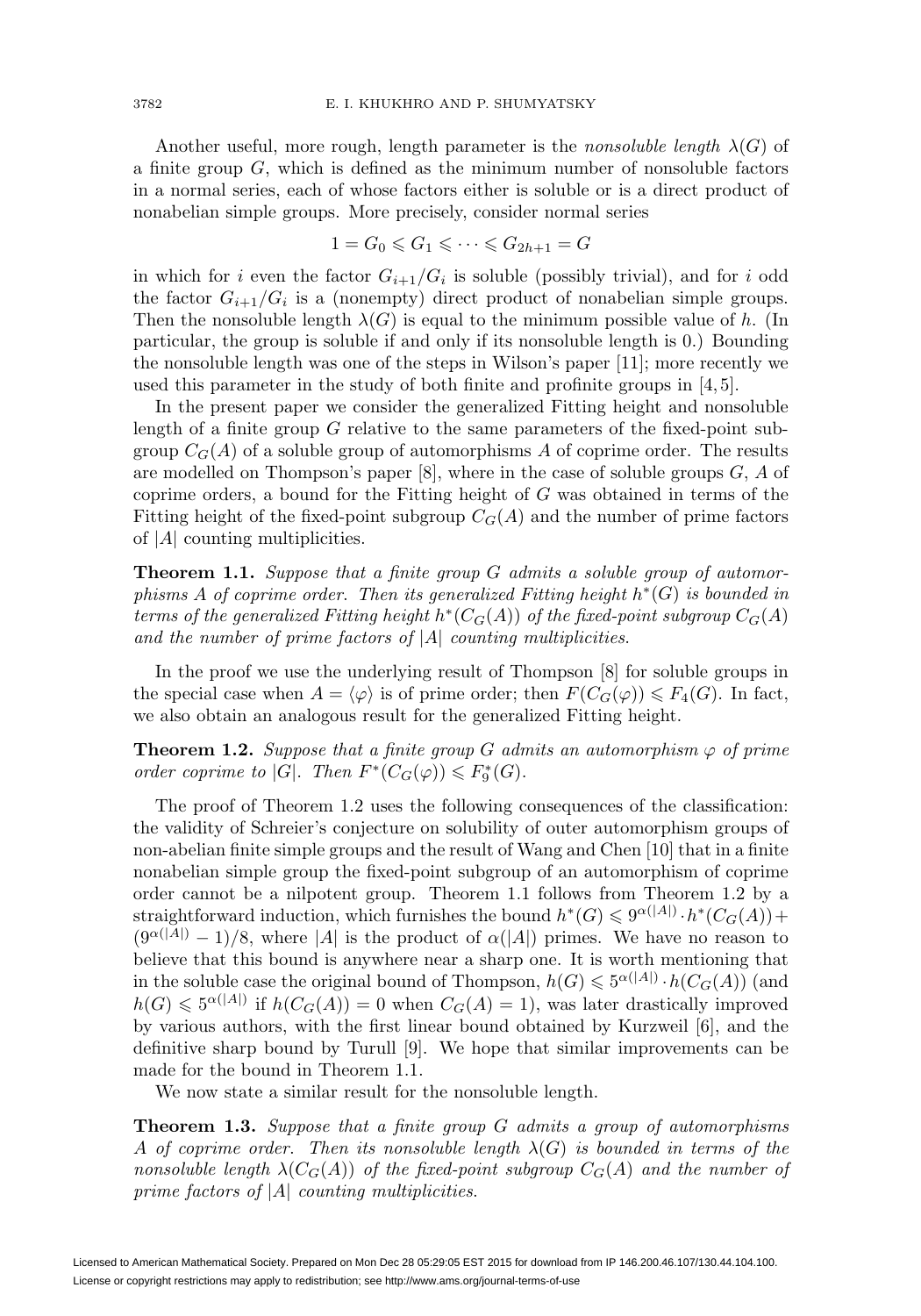The proof of Theorem 1.3 follows from the main case, where  $A = \langle \varphi \rangle$  is of prime order, and  $G = [G, \varphi]$ , where we prove that  $\lambda(G) \leq \lambda(C_G(\varphi)) + 1$ . Straightforward induction then gives the bound  $\lambda(G) \leq 2^{\alpha(|A|)}(\lambda(C_G(A)) + 1) - 1$  in Theorem 1.3. The proof uses the classification as much as the validity of Schreier's conjecture on solubility of outer automorphism groups of nonabelian finite simple groups.

The coprimeness conditions are unavoidable in all our theorems. For Theorems 1.1 and 1.2 this was shown even for soluble groups by examples in Thompson's paper [8]. For Theorem 1.3 one can take a repeated wreath product  $G = S \wr (S \wr (\dots (S \wr S) \dots))$  of a simple group S containing an element a of prime order with soluble centralizer  $C_S(a)$ . Let  $b \in S$  be a conjugate of a different from a. Then the element  $(b, a, a, \ldots, a)$  in the base of the last wreath product has a soluble centralizer in  $G$ , while the nonsoluble length of  $G$  is unbounded.

Throughout the paper we use without special references the well-known property of coprime actions: if a group A acts by automorphisms on a finite group G of coprime order,  $(|A|, |G|) = 1$ , then  $C_{G/N}(A) = C_G(A)N/N$  for any A-invariant normal subgroup  $N$ . We usually use the same letter to denote induced automorphisms of invariant sections.

### 2. Generalized Fitting height

In this section we obtain bounds for the generalized Fitting height in terms of the generalized Fitting height of the fixed-point subgroup of a group of automorphisms. Recall that the generalized Fitting subgroup  $F^*(G)$  of a finite group G is the product of the Fitting subgroup  $F(G)$  and the characteristic subgroup  $E(G)$ , which is a central product of all subnormal quasisimple subgroups of G, that is,  $E(G) = \prod Q_i$ over all  $Q_i$  such that  $Q_i$  is subnormal in  $G, Z(Q_i) \leqslant [Q_i, Q_i],$  and  $S_i = Q_i/Z(Q_i)$  is a nonabelian simple group. Then  $[F(G), E] = 1$  and  $E(G)/Z(E(G)) \cong F^*(G)/F(G)$ is the direct product of the  $S_i$ . Acting by conjugation, the group G permutes the factors  $Q_i$  and  $C_G(F^*(G)) \leq F(G)$ . The following fact (see, for example, [4, Lemma 2.1]) is a well-known consequence of Schreier's conjecture on solubility of outer automorphism groups of nonabelian finite simple groups confirmed by the classification.

**Lemma 2.1.** Let  $L/S(G) = F^*(G/S(G))$  be the generalized Fitting subgroup of the quotient by the soluble radical  $S(G)$  of a finite group G, and let K be the kernel of the permutational action of G on the set of subnormal simple factors of  $L/S(G)$ . Then  $K/L$  is soluble.

The following elementary lemma may also be known.

**Lemma 2.2.** Let N be a soluble normal subgroup of a finite group G. If  $x \in F^*(G)$ , then  $x \in F(N\langle x \rangle)$ .

*Proof.* We claim that  $[N\langle x\rangle, x, \ldots, x] = 1$  if x is repeated sufficiently many times. Write  $x = yz$ , where  $y \in F(G)$  and  $z \in E(G)$ . Since  $[N\langle x \rangle, x] \leq N \cap F^*(G) \leq F(G)$ and  $[F(G), z] = 1$ , we have

$$
[N, x, x, \dots, x] \leqslant [F(G), yz, \dots, yz]
$$

$$
= [F(G), y, \dots, y].
$$

The commutator on the right becomes trivial if it is sufficiently long, because  $F(G)$ is nilpotent. As a result,  $x \in F(N\langle x \rangle)$  by Baer's theorem (see [2, Satz III.6.15]).  $\Box$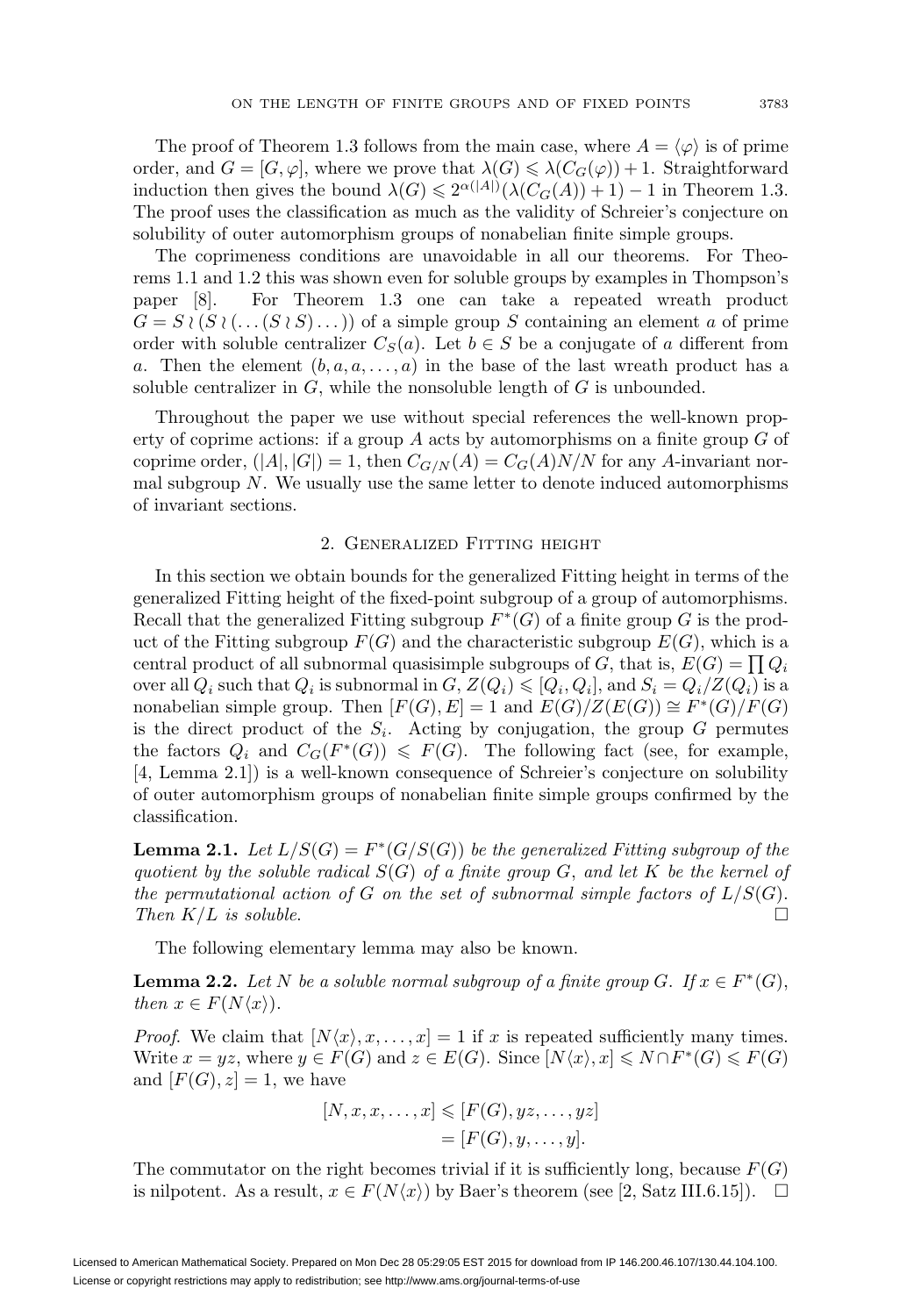We shall use without special references the following well-known properties of the generalized Fitting subgroups relative to normal subgroups: if  $N \leq G$ , then  $F^*(N) = F^*(G) \cap N$  and  $F^*(G)N/N \leq F^*(G/N)$ . These and other properties follow, for example, from the fact that  $F^*(G)$  is the set of all elements of G that induce inner automorphisms on every chief factor of  $G$ ; see, for example, [3, Ch. X, §13]. It is easy to see that similar properties hold for the higher terms of the generalized Fitting series: if  $N \leq G$ , then  $F_i^*(N) = F_i^*(G) \cap N$  and  $F_i^*(G)N/N \leq$  $F_i^*(G/N)$ .

*Proof of Theorem* 1.2. We have a finite group G admitting an automorphism  $\varphi$ of prime order p coprime to |G|. We need to show that  $F^*(C_G(\varphi)) \leq F^*_9(G)$ . Recall that  $S(G)$  denotes the soluble radical of G. Let L be the inverse image of  $F^*(G/S(G))$  and let  $L/S(G) = S_1 \times \cdots \times S_m$ , where the  $S_i$  are nonabelian simple groups. Let K denote the kernel of the permutational action of G on  $\{S_1,\ldots,S_m\}$ . The quotient  $K/L$  is soluble by Lemma 2.1.

## **Lemma 2.3.** We have the inclusion  $F^*(C_G(\varphi)) \leq K$ .

*Proof.* We argue by contradiction. Let  $x \in F^*(C_G(\varphi)) \setminus K$ . Consider the quotient  $\overline{G} = G/S(G)$ . Since  $C_{\overline{G}}(\varphi)$  is the image of  $C_G(\varphi)$ , then also  $\overline{x} \in F^*(C_{\overline{G}}(\varphi)) \setminus \overline{K}$ . Thus we can assume that  $S(G) = 1$  and  $L = S_1 \times \cdots \times S_m$ . Then x must permute these factors nontrivially. Since  $x \in C_G(\varphi)$ , the element x also permutes the orbits of  $\varphi$  in the permutational action on  $\{S_1,\ldots,S_m\}$ . If x really moves some nontrivial  $\varphi$ -orbit, say,  $\{S_{i_1},\ldots,S_{i_n}\}\$ , then x moves the 'diagonal' nonabelian simple group  $D = C_G(\varphi) \cap (S_{i_1} \times \cdots \times S_{i_p})$ . Since  $S_{i_1} \times \cdots \times S_{i_p}$  is a subnormal subgroup, D is subnormal in  $C_G(\varphi)$  and therefore is normal in  $F^*(C_G(\varphi))$ , contrary to being moved by x.

Thus, x stabilizes every nontrivial  $\varphi$ -orbit  $\{S_{i_1},\ldots,S_{i_p}\}$ . Since the centralizer of  $\varphi$  as a cycle of length p in the symmetric group on p symbols is  $\langle \varphi \rangle$  and p is coprime to |G|, it follows that x must leave each factor  $S_{i_1}, \ldots, S_{i_p}$  fixed.

Therefore x must really move some of the one-element orbits of  $\varphi$ , say,  $S_i^x = S_j \neq$  $S_i$ , where both  $S_i$  and  $S_j$  are  $\varphi$ -invariant. By the result of Wang and Chen [10] based on the classification,  $C_{S_i}(\varphi)$  cannot be a nilpotent group. If  $x \in F(C_G(\varphi))$ , then we obtain a contradiction, since  $[C_{S_i}(\varphi), x] \leq F(C_G(\varphi))$ , and yet the projection of  $[C_{S_i}(\varphi), x]$  onto  $S_i$  covers  $C_{S_i}(\varphi)$ , which is not nilpotent. It remains to consider the case where  $x \in F^*(C_G(\varphi)) \setminus F(C_G(\varphi))$ . Then at least one of the quasisimple components Q of  $F^*(C_G(\varphi))$  is not contained in K and moves  $S_i$ . Let M be a minimal normal subgroup of  $C_{S_i}(\varphi)$ . Since  $C_{S_i}(\varphi)$  is subnormal in  $C_G(\varphi)$ , it follows that  $M \leq F^*(C_G(\varphi))$ . If M is nilpotent, then  $[M, Q] = 1$ . If M is nonsoluble, then it is a product of quasisimple components of  $F^*(C_G(\varphi))$  which are all different from  $Q \nleq L$ , and then, too,  $[M, Q] = 1$ . In either case we obtained a contradiction with  $[M, Q]$  having nontrivial projection onto  $S_i$ .

We now complete the proof of Theorem 1.2. Recall that  $L/S(G) = F^*(G/S(G))$ and  $K$  is the kernel of the permutational action of  $G$  on the set of subnormal simple factors of  $L/S(G)$ . By Lemma 2.3 we know that  $F^*(C_G(\varphi))$  is contained in K. Therefore  $F^*(C_G(\varphi)) \leq F^*(C_K(\varphi))$ . Since  $F_9^*(K) \leq F_9^*(G)$ , it is sufficient to prove that  $F^*(C_K(\varphi)) \leq F^*_9(K)$ . Thus, we can assume from the outset that  $G = K$ .

Let  $x \in F^*(C_G(\varphi))$  and let  $X = \langle x^G \rangle$  be the normal closure of x. It is sufficient to prove that  $X \leq F_9^*(G)$ . Consider the soluble subgroup  $H = S(X)\langle x \rangle$ .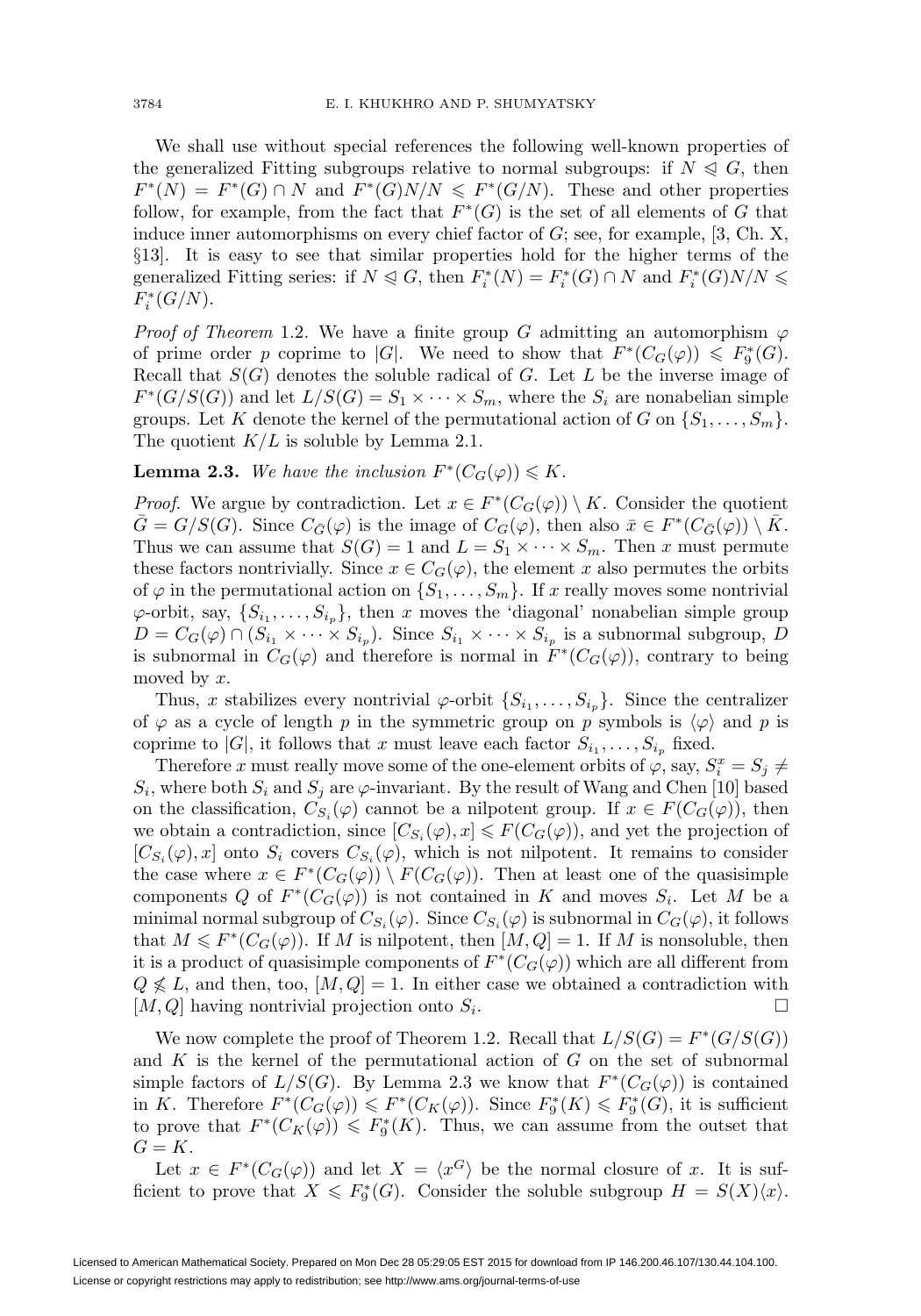By Lemma 2.2 applied to  $C_G(\varphi)$  with  $N = C_{S(X)}(\varphi)$ , we obtain that

$$
x \in F(C_{S(X)}(\varphi)\langle x \rangle) = F(C_H(\varphi)).
$$

Then  $x \in F_4(H)$  by Thompson's theorem [8].

Therefore,  $[x, S(X)] \leq F_4(H) \cap S(X) \leq F_4(S(X)) \leq F_4(G)$ . In the quotient  $\bar{G} = G/F_4(G)$  this means that  $\bar{x} \in C_{\bar{G}}(S(\bar{X}))$ . Since  $X = \langle x^G \rangle$ , it follows that  $S(\bar{X}) \leq Z(\bar{X})$ . Then  $F^*(\bar{X}) = S(\bar{X})(\bar{L} \cap \bar{X})$  because  $L/S(G)$  is a direct product of simple groups and  $G/L$  is soluble. Therefore  $X/F^*(X)$  is a soluble group. Since  $F^*(\bar{X}) \leq F^*(\bar{G})$ , we obtain that the image  $\tilde{X}$  of X in  $\tilde{G} = G/F_5^*(G)$  is a soluble group.

We now apply Thompson's theorem [8] to  $\tilde{X}$ . Namely, since  $\tilde{x} \in F^*(C_{\tilde{X}}(\varphi)) =$  $F(C_{\tilde{X}}(\varphi))$ , we have  $\tilde{x} \in F_4(\tilde{X})$ . Then  $\tilde{X} = F_4(\tilde{X}) \leq F_4(\tilde{G})$ . As a result,  $X \leq$  $F_9^*(G)$ , as required.

*Proof of Theorem* 1.1. We have a finite group  $G$  admitting a soluble group of automorphisms A of coprime order. We are going to prove that the generalized Fitting height  $h^*(G)$  satisfies the inequality  $h^*(G) \leq 9^{\alpha} \cdot h^*(C_G(A)) + (9^{\alpha}-1)/8$ , where |A| is a product of  $\alpha = \alpha(|A|)$  primes (counting multiplicities). We proceed by induction on  $\alpha(|A|)$ . Let  $h = h^*(C_G(A))$ . When  $\alpha(|A|) = 1$ , it follows from Theorem 1.2 that  $C_G(A) \leq F_{9h}^*(G)$ , and then  $G/F_{9h}^*(G)$  is nilpotent by Thompson's theorem [7]. Thus,  $h^*(G) \leq 9h + 1$ . For  $\alpha(|A|) > 1$ , let  $A_0$  be a normal subgroup of prime index in A. Then  $C_G(A_0)$  admits the group of automorphisms  $A/A_0$  of prime order and  $C_{C_G(A_0)}(A/A_0) = C_G(A)$ . By the above,  $h^*(C_G(A_0)) \leq 9h + 1$ . By induction applied to  $A_0$  we obtain

$$
h^*(G) \le 9^{\alpha - 1} \cdot (9h + 1) + (9^{\alpha - 1} - 1)/8
$$
  
=  $9^{\alpha} \cdot h + (9^{\alpha} - 1)/8$ ,

as required.  $\square$ 

### 3. Nonsoluble length

Recall that the nonsoluble length  $\lambda(G)$  of a finite group G is the minimum number of nonsoluble factors in a normal series each of whose factors is either soluble or is a direct product of nonabelian simple groups. Consider the 'upper nonsoluble series' of G, which by definition starts from the soluble radical  $M_1 = S(G)$ , then  $L_1$ is the full inverse image of  $F^*(G/M_1)$ , and then by induction  $M_k$  is the full inverse image of the soluble radical of  $G/L_{k-1}$  and  $L_k$  the full inverse image of  $F^*(G/M_k)$ . It is easy to show that  $\lambda(G) = m$ , where m is the first positive integer such that  $M_{m+1} = G$ . In the normal series

(1) 
$$
1 = L_0 \leq M_1 < L_1 \leq M_2 < \cdots \leq M_{m+1} = G
$$

each quotient  $U_i = L_i/M_i$  is a (nontrivial) direct product of nonabelian simple groups, and each quotient  $M_i/L_{i-1}$  is soluble (possibly trivial). Since  $L_i/M_i =$  $F^*(G/M_i)$ , the properties mentioned at the beginning of §2 apply. In particular, if we write one of those nonsoluble quotients as a direct product  $U_k = S_1 \times \cdots \times S_t$ of nonabelian simple groups  $S_i$ , then the set of these factors  $S_i$  is unique, characterized as the set of subnormal simple subgroups of  $G/M_k$ . The group G and its automorphisms permute these subnormal factors, and for brevity we simply speak of their orbits on  $U_k$  meaning orbits in this permutational action. The subgroup  $L_k/M_k$  contains its centralizer in  $G/M_k$ . The kernel of the permutational action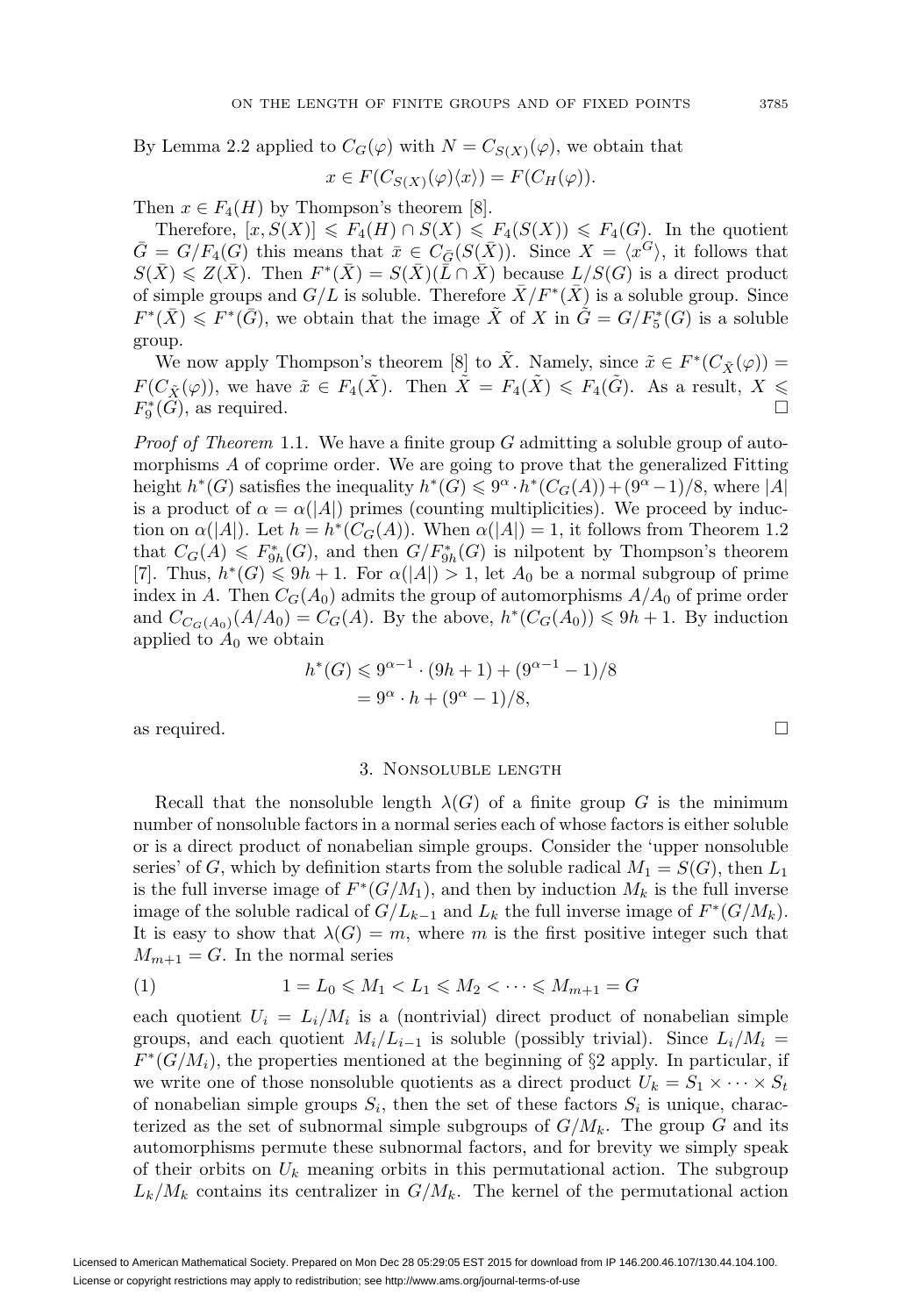of  $G/L_k$  on  $\{S_1,\ldots,S_t\}$  is soluble by Lemma 2.1. Therefore the inverse image of this kernel is contained in  $M_{k+1}$ . We shall routinely use this fact without special references.

We shall need the following technical lemma.

**Lemma 3.1.** Let  $N$  be a normal subgroup of a finite group  $G$  and  $K/N$  a simple subnormal subgroup of  $G/N$ . Let D be a subgroup of G such that  $K = DN$ . Suppose that  $D \leqslant L_j(G)N$  and  $D \nleqslant M_j(G)N$ . Then  $[D, D^x]NM_j(G) = KM_j(G)$  for any  $x \in L_j(G)N$ .

*Proof.* We can pass to the quotient  $G/M_i(G)$  and without loss of generality assume that  $j = 1$  and G has no nontrivial normal soluble subgroups. It follows that  $K = SN$ , where S is a subnormal simple subgroup of G (contained in  $L_1(G)$ ). The group N permutes the subnormal simple factors of  $L_1$  contained in K and normalizes  $L_1 \cap N$ ; therefore N also normalizes S. Hence,  $K = S \times N$ . Now it is clear that the projection of D onto S is equal to S and hence so is that of  $D<sup>x</sup>$  for any  $x \in L_1(G)N$ . Hence the projection of  $[D, D^x]$  also equals S, as S is nonabelian simple.  $\Box$ 

*Proof of Theorem* 1.3. We have a finite group  $G$  admitting a group of automorphisms A of coprime order. We wish to show that its nonsoluble length  $\lambda(G)$  is bounded in terms of  $\lambda(C_G(A))$  and the number of prime factors of |A| counting multiplicities. We can of course assume that  $G$  is nonsoluble, whence  $A$  then has odd order and therefore is soluble by the Feit–Thompson theorem. The result will follow from the case of  $|A|$  being a prime by straightforward induction on  $|A|$ . Thus the bulk of the proof is the following proposition.

**Proposition 3.2.** Suppose that a finite group G admits an automorphism  $\varphi$  of prime order p coprime to |G| such that  $[G, \varphi] = G$ . Then  $\lambda(G) \leq \lambda(C(\varphi)) + 1$ .

Clearly, we can assume that G is nonsoluble; in particular,  $|\varphi| \geq 3$ .

We consider the 'upper nonsoluble series' for  $C_G(\varphi)$  constructed in the same way as  $(1)$  was constructed for  $G$ , with its terms denoted by

$$
(2) \t 1 = \lambda_0 \leqslant \mu_1 < \lambda_1 \leqslant \mu_2 < \cdots \leqslant \mu_{l+1} = C_G(\varphi),
$$

so that the quotients  $\lambda_i/\mu_i$  are (nontrivial) direct products of nonabelian simple groups, and the quotients  $\mu_i/\lambda_{i-1}$  (possibly trivial) are soluble. Our task is to show that the nonsoluble length  $\lambda(G)$  of G, which is equal to m in (1), is at most  $\lambda(C_G(\varphi)) + 1$ , that is, at most  $l + 1$ .

**Lemma 3.3.** For every  $k \leq m - 1$ , the automorphism  $\varphi$  has nontrivial orbits (of length  $p = |\varphi|$  on the quotient  $U_k$ .

*Proof.* For  $k \leq m - 1$ , the group  $G/L_k$  is nonsoluble and therefore by Lemma 2.1 acts nontrivially by permutations on the set of subnormal simple factors of  $U_k$ . Since  $G = [G, \varphi]$  by hypothesis, the automorphism  $\varphi$  also has nontrivial orbits (of course, of length  $p = |\varphi|$ ) on the set of these factors. Indeed, if  $\varphi$  belonged to the kernel of the permutational action of  $G(\varphi)$ , then  $[G, \varphi]$  would also belong to this kernel, which is a normal subgroup.  $\square$ 

Consider one of the nonsoluble quotients  $U_k = L_k/M_k$  such that the automorphism  $\varphi$  has a nontrivial orbit  $\{S_1,\ldots,S_p\}$  of length  $p = |\varphi|$  on the set of subnormal factors of  $U_k$ . Let  $S = S_1 \times \cdots \times S_p$ , and let  $D = C_S(\varphi)$  be the diagonal subgroup of S, which is a nonabelian simple group (isomorphic to  $S_1$ ).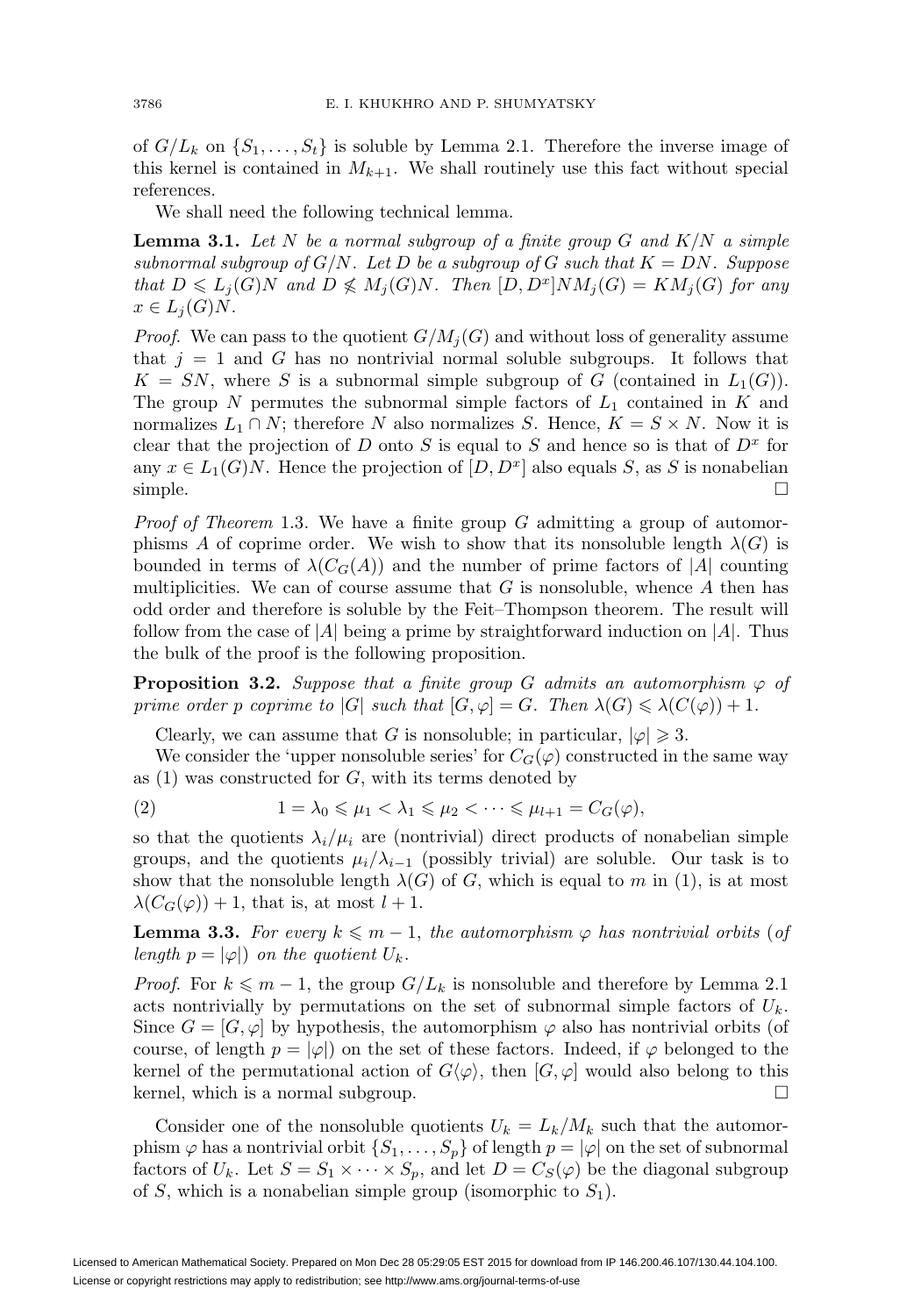**Lemma 3.4.** There is an index i such that for any  $\varphi$ -invariant subgroup F with  $FM_k/M_k \geqslant D$  there is a subgroup  $\hat{D} \leqslant C_F(\varphi)$  such that

- (1)  $\hat{D}M_k/M_k = D$ ,
- (2)  $\hat{D} \leqslant \lambda_i M_k$ ,
- (3)  $\hat{D} \nleq \mu_i M_k$ .

*Proof.* Recall that since the action of  $\varphi$  on G is coprime, the fixed points of  $\varphi$  in any  $\varphi$ -invariant section are images of fixed points of  $\varphi$  in G. Let  $\tilde{D}$  be any subgroup of  $C_F(\varphi)$  such that  $DM_k/M_k = D$ .

Consider the quotient  $\bar{G} = G/M_k$ . The images  $\bar{\lambda}_i$  and  $\bar{\mu}_i$  of the terms of the series (2) form a normal series of  $C_G(\varphi)M_k/M_k$  with  $\bar{\lambda}_i/\bar{\mu}_i$  being direct products (possibly empty) of nonabelian simple groups, and  $\bar{\mu}_i/\bar{\lambda}_{i-1}$  being soluble. Since  $D = DM_k/M_k$  is a nonabelian simple subgroup of  $C_G(\varphi)M_k/M_k$ , there is an index i such that  $D \leq \bar{\lambda}_i$  and  $D \nleq \bar{\mu}_i$ . This means that  $\tilde{D} \leq \lambda_i M_k$  and  $\tilde{D} \nleq \mu_i M_k$ .  $\Box$ 

We fix the notation  $\hat{D}$  for a subgroup of  $C_F(\varphi)$  constructed for a diagonal subgroup D of a nontrivial  $\varphi$ -orbit in  $U_k = L_k/M_k$  in accordance with Lemma 3.4 (for some  $F$ ); we choose  $D$  to be minimal by inclusion subject to satisfying Lemma 3.4. We then say for brevity that  $\hat{D}$  corresponds to  $D$  (with or without specifying for which F); these subgroups will also be denoted by  $D_k = D$  and  $D_k = D$ , where the index only indicates the level of the quotient  $U_k = L_k/M_k$ . The subgroups  $\hat{D}_k$ can be chosen in a special way described in the following lemma. Note that since  $\hat{D}_k \leqslant C_G(\varphi)$ , the subgroup  $\hat{D}_k$  permutes the orbits of  $\varphi$  in its permutational action on the set of simple subnormal factors of  $U_{k-1}$ .

**Lemma 3.5.** Suppose that  $k \geq 2$  and  $D_k$  is a diagonal subgroup in a nontrivial  $\varphi$ -orbit on  $U_k$ . Then there exists a subgroup  $\hat{D}_k$  corresponding to  $D_k$  that does not stabilize some nontrivial  $\varphi$ -orbits on  $U_{k-1}$ .

*Proof.* Note that the automorphism  $\varphi$  does have nontrivial orbits on  $U_{k-1}$  by Lemma 3.3.

Recall that  $D_k = C_S(\varphi)$  is the 'diagonal' in some  $S = S_1 \times \cdots \times S_p$ , where  $S_i^{\varphi} =$  $S_{i+1 \pmod{p}}$ . Choose a minimal  $\varphi$ -invariant subgroup  $\hat{S}$  such that  $\hat{S}M_k/M_k = S$ . (Subgroups with these properties obviously do exist: say, the inverse image of S.) Let  $\hat{D}_k \leqslant C_{\hat{S}}(\varphi)$  be the subgroup corresponding to  $D_k$  for  $F = \hat{S}$  in the sense of Lemma 3.4. We claim that  $\hat{D}_k$  is a required subgroup. We argue by contradiction: suppose that  $D_k$  stabilizes all nontrivial  $\varphi$ -orbits on  $U_{k-1}$ . Let  $\{R_1,\ldots,R_p\}$  be a nontrivial  $\varphi$ -orbit on  $U_{k-1}$ . Since the centralizer of  $\varphi$  as a cycle of length p in the symmetric group on p symbols is  $\langle \varphi \rangle$  and p is coprime to  $|G|$ , it follows that  $\hat{D}_k$ must leave each factor  $R_1, \ldots, R_p$  fixed.

On the other hand, since the kernel of the permutational action on  $U_{k-1}$  is contained in  $M_k$  by Lemma 2.1, there is an element  $d \in D_k \setminus M_k$  that moves some of the subnormal simple factors of  $U_{k-1}$ . Let  $R_0$  be such a factor that is fixed by  $\varphi$  but moved by d.

In the permutational action of  $\hat{S}\langle\varphi\rangle$  on the set of subnormal factors of  $U_{k-1}$ , we now focus on the action of  $\hat{S}\langle\varphi\rangle$  on its orbit containing  $R_0$ . Since S is the only proper normal subgroup of  $S(\varphi)$  and  $d \notin M_k$ , the kernel of this transitive action is contained in  $\hat{S} \cap M_k$ ; in particular,  $\varphi$  acts nontrivially. Let H be the stabilizer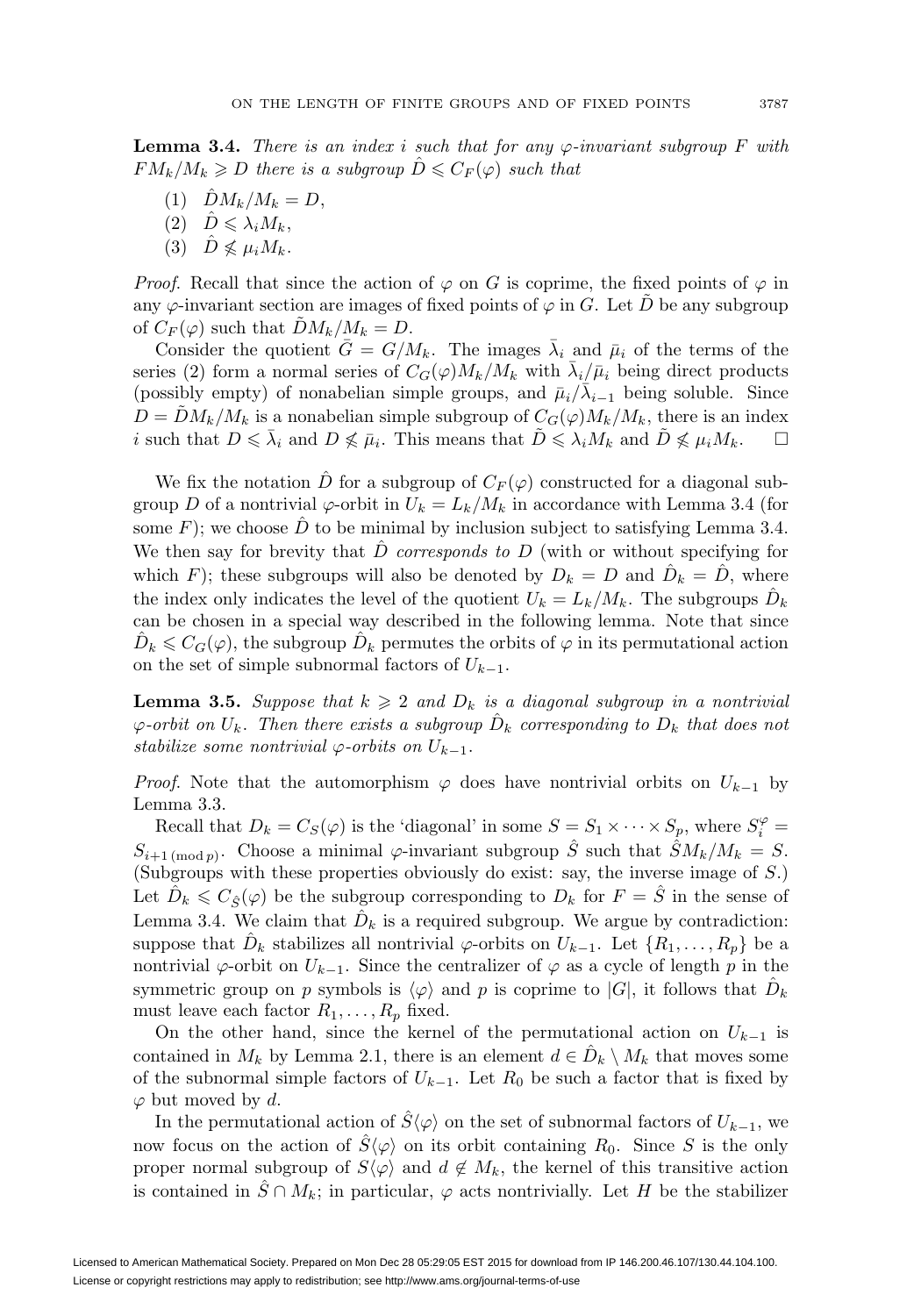of  $R_0$  in  $\hat{S}\langle\varphi\rangle$ . We have  $\varphi \in H$ , but H does not contain  $\hat{S}$ , as it does not contain  $d \in \hat{D}_k$ . Since  $\varphi$  acts nontrivially, there are elements  $x \in \hat{S}$  such that  $\varphi \notin H^x$ . We claim that

$$
(3) \t\t S \leqslant H M_k / M_k.
$$

Indeed, by our supposition, whenever  $\varphi \notin H^y$  for  $y \in \hat{S}$ , we must have  $\hat{D}_k \leq$  $H^y$ . In other words,  $[\varphi, x] \notin H$  implies  $\hat{D}_k^x \leq H$ . First assume that there is no x with this property whose image modulo  $M_k$  is a nontrivial element of  $S_1$ . Then  $[S_1, \varphi] \leq \bar{H}$ , where  $\bar{H} = H\tilde{M}_k/M_k$ . We obtain that modulo  $M_k$ , in the coordinates of  $S_1 \times \cdots \times S_p$ , all elements  $(a, a^{-1}, 1, \dots)$  are in  $\overline{H}$ . (Henceforth in this paragraph the dots denote 1s.) Multiplying  $(a, a^{-1}, 1, \ldots)$  by  $(b, b^{-1}, 1, \ldots)$  and then by  $((ab)^{-1}, (ab), 1, \dots)$  for some noncommuting elements  $a, b \in S_1$ , we obtain an element  $(1, g, 1, ...) \in \overline{H}$  with  $g \neq 1$ . Then conjugating by  $(1, a, a^{-1}, ...) \in \overline{H}$ we obtain  $(1, S_2, 1, \ldots) \leqslant \bar{H}$ . Here the element  $(1, a, a^{-1}, \ldots)$  belongs to  $\bar{H}$  because  $(1, a, a^{-1},...)=(a, a^{-1}, 1, ...)^\varphi \in H^\varphi = H$ , as  $\varphi \in H$ ; also recall that  $|\varphi| > 2$ . From  $(1, S_2, 1, ...) \leq \overline{H}$  by the action of  $\varphi$  we obtain  $S \leq \overline{H}$ .

Thus we can assume that there is  $x \in \hat{S}$  whose image modulo  $M_k$  is a nontrivial element of  $S_1$  such that  $[\varphi, x] \notin H$ , and therefore,  $\hat{D}_k^x \leq H$ . This means that modulo  $M_k$ , in the coordinates of  $S_1 \times \cdots \times S_p$ , all elements  $(b^x, b, b, \dots)$  lie in  $\overline{H}$ and there is b with  $b^x \neq b$ . Using the action of  $\varphi$  we obtain  $(b, b^x, b, \dots) \in \overline{H}$ , whence  $(c, c^{-1}, 1, \dots) \in \overline{H}$  for  $c = [b, x] \neq 1$ . Conjugating by  $(b, b, b^x, \dots)$  we obtain  $(c^b, (c^{-1})^b, 1, \dots) \in \overline{H}$  for any b. We can choose  $b_1, b_2 \in S_1$  such that  $[c^{b_1}, c^{b_2}] \neq 1$  and therefore also  $[(c^{-1})^{b_1}, c^{b_2}] \neq 1$ . We conjugate  $(c^{b_1}, (c^{-1})^{b_1}, 1, \dots)$ by  $(1, c^{b_2}, \dots)$  and obtain  $(c^{b_1}, ((c^{-1})^{b_1})^{c^{b_2}}, 1, \dots) \in \overline{H}$ . Multiplying by the inverse of  $(c^{b_1}, (c^{-1})^{b_1}, 1, \ldots)$  we obtain  $(1, g, 1, 1, \ldots) \in \overline{H}$  with  $g \neq 1$ . Conjugating by  $(b^x, b, b, \dots)$  for all b we again obtain  $S_2 \leq \tilde{H}$ , and then  $S \leq \tilde{H}$ , completing the proof of (3).

Now consider  $H \cap \hat{S}$ , which is a  $\varphi$ -invariant subgroup. By (3) above,  $\hat{S} \leq H M_k$ ; we claim that also  $\hat{S} \leqslant (H \cap \hat{S})M_k$ . For any  $s \in \hat{S}$  we have  $s = ha$  for  $h \in H$ and  $a \in M_k$ . But  $H \leq \hat{S}\langle \varphi \rangle$ , so  $h = s_1\varphi^i$  for some i and  $s_1 \in \hat{S}$ , and then  $s = s_1\varphi^i a$ . Clearly,  $\varphi^i = 1$ , so  $s = s_1a$ , where  $s_1 = h \in H \cap \hat{S}$ . Finally,  $H \cap \hat{S}$  is a proper subgroup of  $\hat{S}$ , since  $d \notin H$ . This contradicts the choice of  $\hat{S}$  as a minimal  $\varphi$ -invariant subgroup such that  $\hat{S}M_k/M_k = S$ .

*Proof of Proposition* 3.2. The idea is to construct a chain of subgroups  $D_{m-1}, \ldots$ ,  $D_1$ , working from the second highest quotient in (1) downwards, in such a way that each of them 'marks' a strictly higher quotient among the  $\lambda_i/\mu_i$  in the series (2) of  $C_G(\varphi)$  than the next one with a smaller index.

The proposition is obviously correct if  $m \leq 1$ . Therefore we assume that  $m \geq 2$ . By Lemma 3.3 the automorphism  $\varphi$  has a nontrivial orbit on the set of subnormal factors of  $L_{m-1}/M_{m-1}$ . If  $m \geq 3$ , let  $\hat{D}_{m-1} \leq C_G(\varphi)$  be a subgroup of level  $m-1$  constructed by Lemma 3.5 in such a way that  $\hat{D}_{m-1}$  does not stabilize some nontrivial  $\varphi$ -orbit on  $L_{m-2}/M_{m-2}$ . Let  $D_{m-2}$  be the diagonal in one of these orbits which is not stabilized by  $\hat{D}_{m-1}$ . Then let  $\hat{D}_{m-2} \leqslant C_G(\varphi)$  be a subgroup of level  $m-2$  corresponding to  $D_{m-2}$  by Lemma 3.5 that does not stabilize some nontrivial  $\varphi$ -orbit on  $L_{m-3}/M_{m-3}$ . Continuing in this manner, we obtain a sequence of subgroups  $D_{m-1},\ldots,D_1$  such that for every k the subgroup  $D_k$  is constructed by Lemma 3.5 from the diagonal  $D_k$  of a nontrivial  $\varphi$ -orbit on the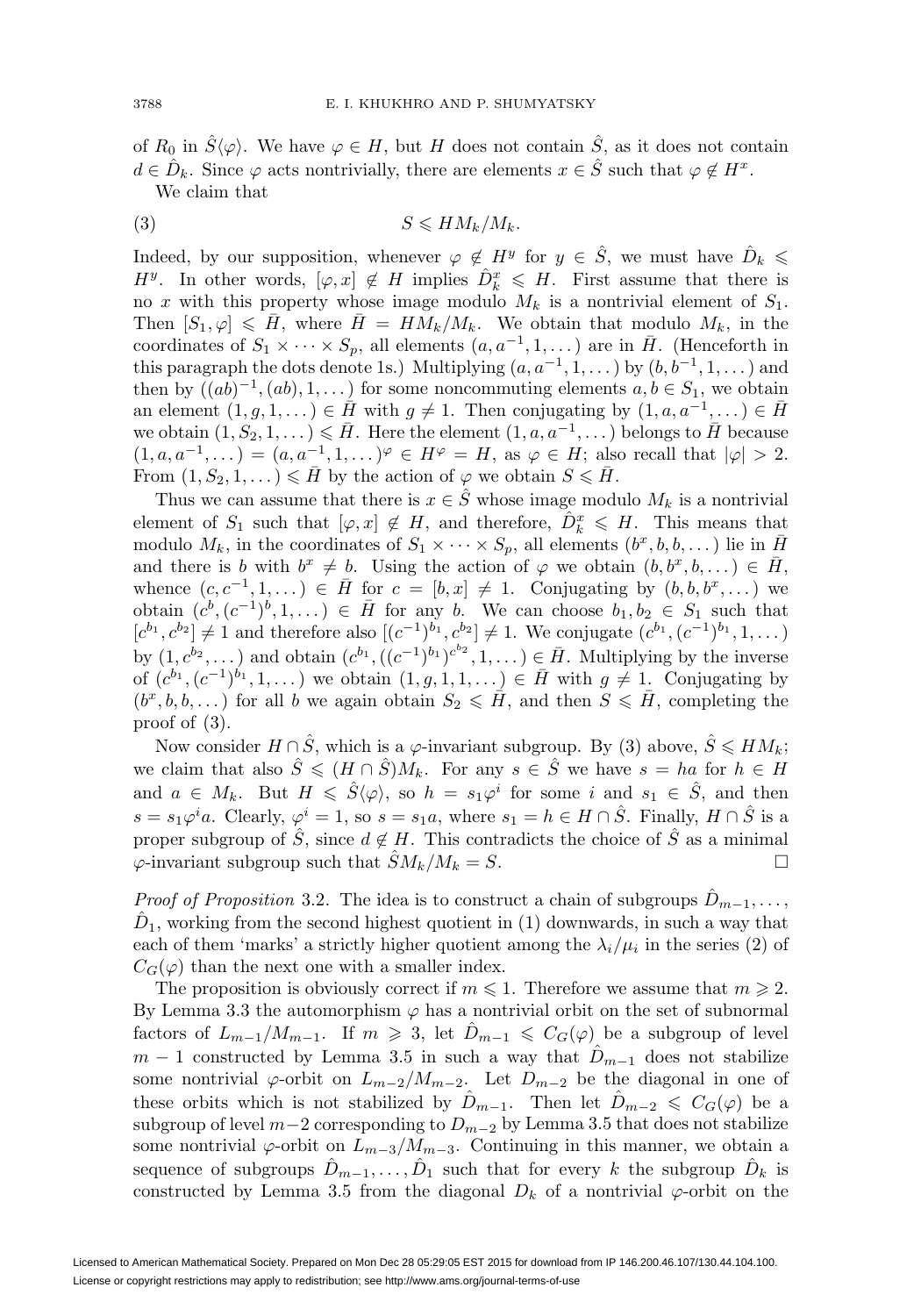subnormal factors of  $L_k/M_k$ , which is not stabilized by  $D_{k+1}$ . Therefore for every  $k \geqslant 2$  there exists  $x \in \hat{D}_k$  such that  $D_{k-1}^x$  is the 'diagonal' in a different orbit from the orbit where  $D_{k-1}$  is the 'diagonal'. Then of course,

(4) 
$$
[\hat{D}_{k-1}, \hat{D}_{k-1}^x] \leq M_{k-1}.
$$

We claim that  $\hat{D}_k$  is not contained in  $\mu_k M_k$  for  $k = 1, \ldots, m - 1$ . Clearly,  $\hat{D}_1 \nleq$  $\mu_1M_1$ , since  $\hat{D}_1$  is not soluble. By induction suppose that  $\hat{D}_{k-1} \nleq \mu_{k-1}M_{k-1}$ . Let j be the index given by Lemma 3.4 such that  $\hat{D}_{k-1} \leq \lambda_j M_{k-1}$  and  $\hat{D}_{k-1} \nleq \mu_j M_{k-1}$ . Clearly,  $k - 1 \leq j$ . Let  $N = C_G(\varphi) \cap M_{k-1}$ ; then also

$$
(5) \t\t\t\t\t\hat{D}_{k-1} \nleq \mu_j N.
$$

To perform the induction step we argue by contradiction and suppose that  $\hat{D}_k \leqslant$  $\mu_k M_k$ . Since  $\mu_k/\lambda_{k-1}$  is soluble and  $D_k M_k/M_k = D_k$  is nonabelian simple, we must have  $\hat{D}_k \leq \lambda_{k-1} M_k$ . Since  $k-1 \leqslant j$ , it follows that  $\hat{D}_k \leqslant \lambda_j M_k$  and therefore  $\hat{D}_k \leqslant \lambda_j (M_k \cap C_G(\varphi)).$ 

The group  $C_G(\varphi)$  acts on the set of simple factors of the image of  $\lambda_j/\mu_j$  in  $C_G(\varphi)/N$ . By the above, the image  $D_{k-1}$  of  $\hat{D}_{k-1}$  is one of these factors. Clearly,  $\lambda_i$  is in the kernel of this action by Lemma 3.1. It is easy to see that the image of  $L_{k-1} \cap C_G(\varphi)$  stabilizes  $D_{k-1}$  and therefore as a normal subgroup is in the kernel of the action on the orbit containing  $D_{k-1}$ . Since  $M_k/L_{k-1}$  is soluble, we obtain that the image of  $\lambda_j(M_k \cap C_G(\varphi))$  in this action on the orbit containing  $D_{k-1}$  is a soluble group. But  $\hat{D}_k \leqslant \lambda_j(M_k \cap C_G(\varphi))$ , so the image of  $\hat{D}_k$  is soluble. By minimality this image is actually trivial. Then (4) implies  $\hat{D}_{k-1} \leq \mu_j N$ , in contradiction with (5).

Thus, indeed  $\hat{D}_k$  is not contained in  $\mu_k M_k$  for  $k = 1, \ldots, m-1$ . In particular,  $D_{m-1}$  is not contained in  $\mu_{m-1}M_{m-1}$ , and therefore  $\lambda_{m-1}\neq \mu_{m-1}$ , whence  $\lambda(C_G(\varphi)) \geqslant m-1.$ 

We now complete the proof of Theorem 1.3. Actually we prove by induction on  $\alpha = \alpha(|A|)$  that  $\lambda(G) \leq 2^{\alpha}(\lambda(C_G(A)) + 1) - 1$ . Let  $\lambda = \lambda(C_G(A))$  for brevity. When  $\alpha(|A|) = 1$ , that is,  $A = \langle \varphi \rangle$  is of prime order, then  $\lambda([G, \varphi]) \leq \lambda + 1$ by Proposition 3.2. Then  $\lambda(G) \leq 2\lambda + 1$ , since  $G = [G, \varphi]C_G(\varphi)$  and  $[G, \varphi]$  is a normal subgroup. For  $\alpha(|A|) > 1$ , let  $A_0$  be a normal subgroup of prime index in A. Then  $C_G(A_0)$  admits the group of automorphisms  $A/A_0$  of prime order and  $C_{C_G(A_0)}(A/A_0) = C_G(A)$ . By the above,  $\lambda(C_G(A_0)) \leq 2\lambda + 1$ . It remains to apply the induction hypothesis to  $A_0$ :

$$
\lambda(G) \leq 2^{\alpha - 1} (\lambda(C_G(A_0)) + 1) - 1 \leq 2^{\alpha - 1} (2\lambda + 1 + 1) - 1
$$
  
=  $2^{\alpha - 1} \cdot 2\lambda + 2^{\alpha - 1} \cdot 2 - 1 = 2^{\alpha} (\lambda + 1) - 1.$ 

### **ACKNOWLEDGEMENT**

The authors thank the referee for a careful reading and helpful comments.

### **REFERENCES**

- [1] P. Hall and Graham Higman, On the p-length of p-soluble groups and reduction theorems for Burnside's problem, Proc. London Math. Soc. (3) **6** (1956), 1–42. MR0072872 (17,344b)
- [2] B. Huppert, Endliche Gruppen. I (German), Die Grundlehren der Mathematischen Wissenschaften, Band 134, Springer-Verlag, Berlin-New York, 1967. MR0224703 (37 #302)